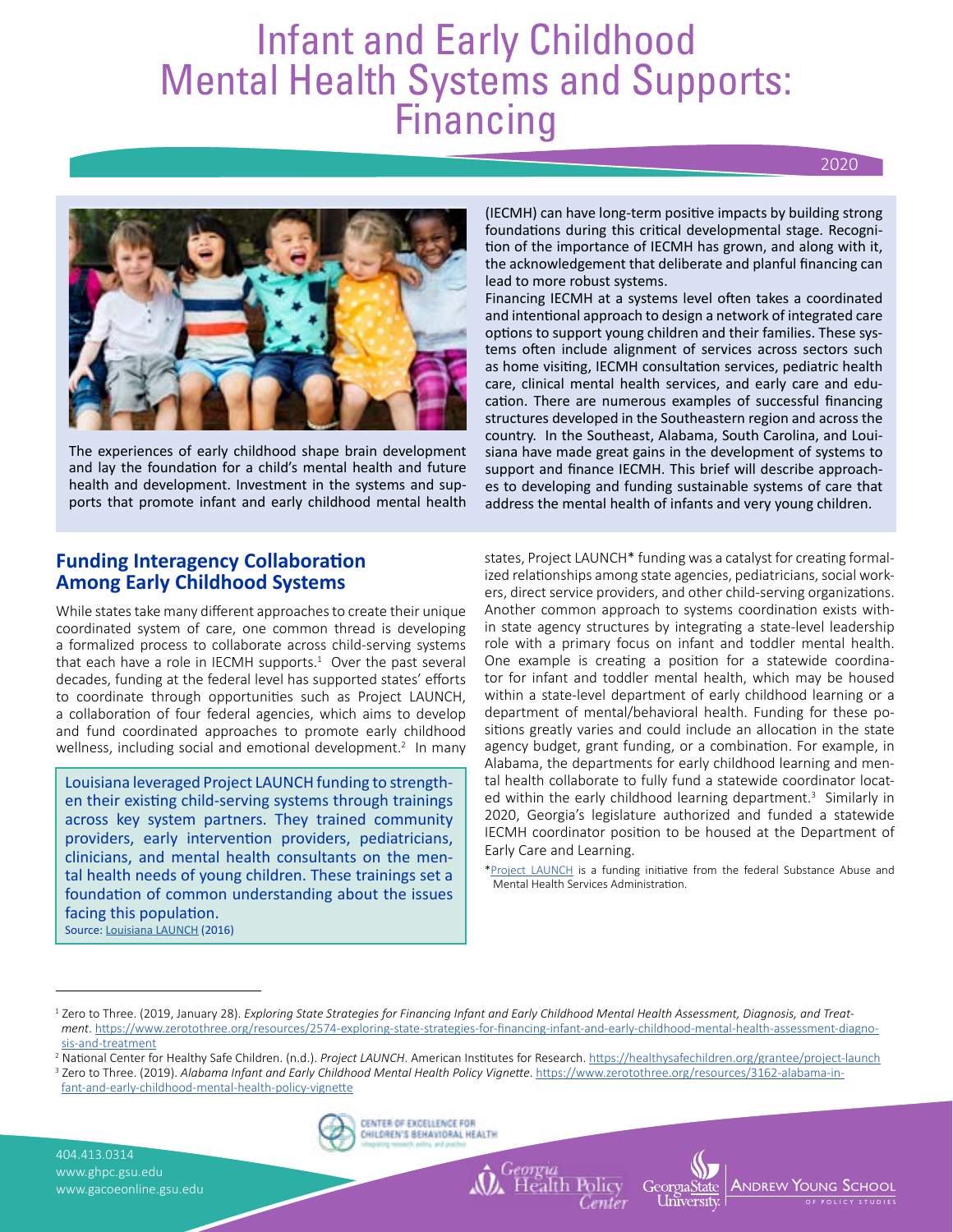

# **Funding the Infrastructure for Developing the IECMH Workforce†**

Though not in the Southeast, a strong example of higher education partnership has been developed in Pennsylvania. The state used Race to the Top Early Learning Challenge funds to provide mini-grants to colleges and universities across the state to develop and align courses with core competencies of the IECMH workforce developed by the state's Office of Child Development and Early Learning. Through this funding, more than 300 courses were aligned with the state's core IECMH competencies.<sup>7</sup>

Many states have established a single entity to support workforce development in their state through a training and endorsement process. Alabama garnered private foundation funding to kick-start its [First 5 Alabama](https://www.first5alabama.org) association.<sup>3,4</sup> The [South Carolina Infant](https://www.scimha.org) [and Mental Health Association](https://www.scimha.org) operates largely on a volunteer structure keeping up operational activities through membership fees and a small foundation grant.5,6 State governments have also partnered with universities to align IECMH core competencies into undergraduate and graduate coursework to further support the development of the future IECMH workforce.

Many states also develop their workforce through networks for IECMH consultation and home visiting supports. While some of these networks are comprised of clinicians in private practice who contract with the state, several states have chosen to fund IECMH consultation positions through various state agencies. Alabama was successful in gaining state financing through both their Department of Human Resources and Department of Mental Health to fund consultation positions.<sup>3</sup> South Carolina and Louisiana have supported the training of home visiting providers and funding mental health clinician positions to support home visitors.<sup>5,8</sup>

**†** More information on workforce development initiatives are detailed in the first brief in this series: *[Infant and Early Childhood Mental Health Systems and](https://gacoeonline.gsu.edu/download/infant-and-early-childhood-mental-health-systems-and-supports-developing-the-workforce/) [Supports: Developing the Workforce.](https://gacoeonline.gsu.edu/download/infant-and-early-childhood-mental-health-systems-and-supports-developing-the-workforce/)*

<sup>4</sup>First 5 Alabama. (2020). *Alabama Association for Infant and Early Childhood Mental Health*. [https://www.first5alabama.org/](https://www.first5alabama.org)

[na-infant-and-early-childhood-mental-health-policy-vignette](https://www.zerotothree.org/resources/3160-south-carolina-infant-and-early-childhood-mental-health-policy-vignette)

6 South Carolina Infant and Mental Health Association. (n.d.)[. https://www.scimha.org/](https://www.scimha.org)

A key funding source for every state's IECMH infrastructure is the Medicaid program benefit called Early and Periodic Screening, Diagnostic and Treatment (EPSDT), which must be available to all children covered by a state's Medicaid plan.<sup>1,9</sup> The EPSDT benefit ensures all children enrolled in Medicaid receive age-appropriate screenings, preventive services, and treatments. The EPSDT screening must assess for physical and mental health, and treatment for any identified conditions must be covered by EPSDT whether or not those services are included in the state's Medicaid plan.10 EPSDT must be available to all children covered by a state's Medicaid plan. [Alabama](https://medicaid.alabama.gov/content/Gated/7.6.1G_Provider_Manuals/7.6.1.4G_Oct2020/Oct20_A.pdf) and [South Carolina](https://www.scdhhs.gov/internet/pdf/manuals-archive/Physicians/Section%202.pdf) both incorporate IECMH screenings through their Medicaid state plans and detail the billing and screening requirements in their Medicaid provider manuals.<sup>11,12</sup> Both states outline the age requirements, frequency, and billing information needed to provide these behavioral health screenings through the EPSDT benefit. States also receive formula funding from the federal government Arkansas' Medicaid provider manual provides a detailed service description of dyadic treatment for the IECMH population. It includes a detailed definition and purpose of dyadic treatment, an allowable treatment age of 0 to 47 months and requirements for using a nationally recognized evidence-based practice. It indicates that "the primary goal of Dyadic Infant/Parent Psychotherapy is to strengthen the relationship between a child and his or her parent (or caregiver) as a vehicle for restoring the child's sense of safety, attachment, and appropriate affect and improving the child's cognitive, behavioral, and social functioning." text to allow additional visits with an early childhood mental health professional at the beginning of the therapeutic relationship. Z codes permit multiple assessment/diagnostic visits to occur prior to diagnosis in order to ensure an appropriate and well-formulated diagnosis for the family before treatment begins. These sessions are typically used by an IECMH mental health professional to observe a very young child in different environments with their primary caregiver or other settings such as early childcare centers.<sup>1</sup>

7 Zero to Three. (2016, November 7). *Pennsylvania Strengthens Higher Education Offerings for Early Childhood Professionals*. [https://www.zerotothree.org/](https://www.zerotothree.org/resources/1640-pennsylvania-strengthens-higher-education-offerings-for-early-childhood-professionals)

<sup>5</sup> Zero to Three. (2019). South Carolina Infant and Early Childhood Mental Health Policy Vianette. [https://www.zerotothree.org/resources/3160-south-caroli-](https://www.zerotothree.org/resources/3160-south-carolina-infant-and-early-childhood-mental-health-policy-vignette)

## **Funding IECMH Clinical Care and Other Supports**

Funding coordinated systems, staff, and workforce development are key to strengthening IECMH systems, but practitioners operating within these systems must also have a path to reimbursement for their services in order to ensure sustainability. States fund IECMH services through the federal Individuals with Disabilities Education Act Part C (also known as Early Intervention Services) and Title V Maternal and Child Health Block Grant funds. States also use federal funding from the Child Care Development Block Grant and Preschool Development Grant: Birth through Five, among others.

9 Medicaid.gov. (n.d.). Early and Periodic Screening, Diagnostic, and Treatment. https://www.medicaid.gov/medicaid/benefits/early-and-periodic-screening-di-

<sup>10</sup> EPSDT-A Guide for States: Coverage in the Medicaid Benefit for Children and Adolescents. (2014). Centers for Medicare & Medicaid Services. Retrieved from:

<sup>12</sup> South Carolina Healthy Connections Medicaid. (2019, March 1). Physicians Provider Manual. (pp. 81). https://www.scdhhs.gov/internet/pdf/manuals-archive/

<sup>13</sup> Gomm, A., Usry, L., Burak, E., Smith, S. (2020). Promising Approaches to Meeting Social-Emotional and Mental Health Needs of Young Children Through Early

<sup>15</sup> National Center for Children in Poverty. (2018). How States Use Medicaid to Cover Key Infant and Early Childhood Mental Health Services: Results of a 50-State

Source: [Center of Excellence for Infant and Early Childhood Mental Health](https://www.samhsa.gov/sites/default/files/programs_campaigns/IECMHC/financing-guidance-infant-early-child-mental-health-consult.pdf) on Financing Guidance for IECMHC



for the Part C program to serve children ages 0–3 that are at-risk for or are identified as having a disability or delay, whether it be cognitive, social-emotional, or physical. The Part C funds are capped by the federal government. Many states have a process in place by which they review administrative data for both Part C and Medicaid to identify the children who may be enrolled in both programs. This administrative review process affords the opportunity to look for funding efficiencies, for example, by maximizing the Medicaid billable services that the state receives via federal matching, which in turn allows Part C funds to be more strategically targeted to ser-

Source: Arkansas Medicaid Provider Manual. Section II-8.

Alabama utilized their Preschool Development Grant Birth through Five funds to develop a partnership between Troy University and the Alabama Department of Early Childhood Education to develop IECMH courses for undergraduate and graduate programs.

Source: [Alabama Infant and Early Childhood Mental Health Policy Vignette](https://www.zerotothree.org/resources/3162-alabama-infant-and-early-childhood-mental-health-policy-vignette) (2019)

## **Federal Formula-Based Funding for States**

Title V – Maternal and Child Health Services Block Grant (HRSA)

Title IV-E Child Welfare – Families First Preventions Services

Head Start/Early Head Start

Part C of Individuals with Disabilities Education Act

Child Care and Development Block Grant (ACF)

Community Mental Health Services Block Grant

Substance Abuse and Prevention Block Grant

vices/supports that Medicaid is unable to fund.<sup>13</sup> For children and caregivers that need additional mental health supports (e.g., as a result of EPSDT screening), some states have used specialized Medicaid billing codes to reimburse for mental health visits. The billing codes, called Z codes, are used in this con-IECMH services are also covered in Medicaid plans through service codes for dyadic treatment; meaning the child and parent are treated together. Dyadic treatment is the best aproach endorsed by IECMH experts, and as of 2018, 42 states permitted the use of billing codes for dyadic treatment of infants/toddlers and their caregivers.14,15

Maternal, Infant, and Early Childhood Home Visiting Program Funding – MIECHV (HRSA)

Title I of the Elementary and Secondary Education Act

### **Entitlement Funding**

Medicaid (including Early and Periodic Screening, Diagnostic and Treatment Benefit)

Temporary Assistance to Needy Families (TANF)

### **Federal Discretionary Grants**

Preschool Development Grant Birth through Five (Administration for Children and Families)

Project LAUNCH, Systems of Care (SAMSHA) Substance Abuse and Mental Health Services Administration.

HRSA grants through the Federal Office of Rural Health Policy, Maternal and Child Health Bureau, Bureau of Health Workforce

#### **State Funding**

State budget set-asides

Earmarks from tax revenue

[resources/1640-pennsylvania-strengthens-higher-education-offerings-for-early-childhood-professionals](https://www.zerotothree.org/resources/1640-pennsylvania-strengthens-higher-education-offerings-for-early-childhood-professionals) 8 National Center for Healthy Safe Children. (2016, September). *Louisiana LAUNCH.* [https://healthysafechildren.org//sites/default/files/Louisiana-Profile-508.pdf](https://healthysafechildren.org/sites/default/files/Louisiana-Profile-508.pdf)

agnostic-and-treatment/index.html

https://www.medicaid.gov/sites/default/files/2019-12/epsdt\_coverage\_guide.pdf <sup>11</sup> Alabama Medicaid. (2020, October) Provider Billing Manual – October 2020. Appendix A: Well Child Check-up (EPSDT). (pp. 12). https://medicaid.alabama.gov/ content/Gated/7.6.1G\_Provider\_Manuals/7.6.1.4G\_Oct2020/Oct20\_A.pdf Physicians/Section%202.pdf

Intervention Part C. (2020). Presented at the Zero to Three Annual Conference. 14 What Policymakers in Georgia Need to Know About Infant-Toddler Social-Emotional Health. (2019). http://geears.org/wp-content/uploads/IECMH-Brief-for-Policymakers-FINAL.pdf

Survey. https://www.nccp.org/wp-content/uploads/2018/11/text\_1211.pdf